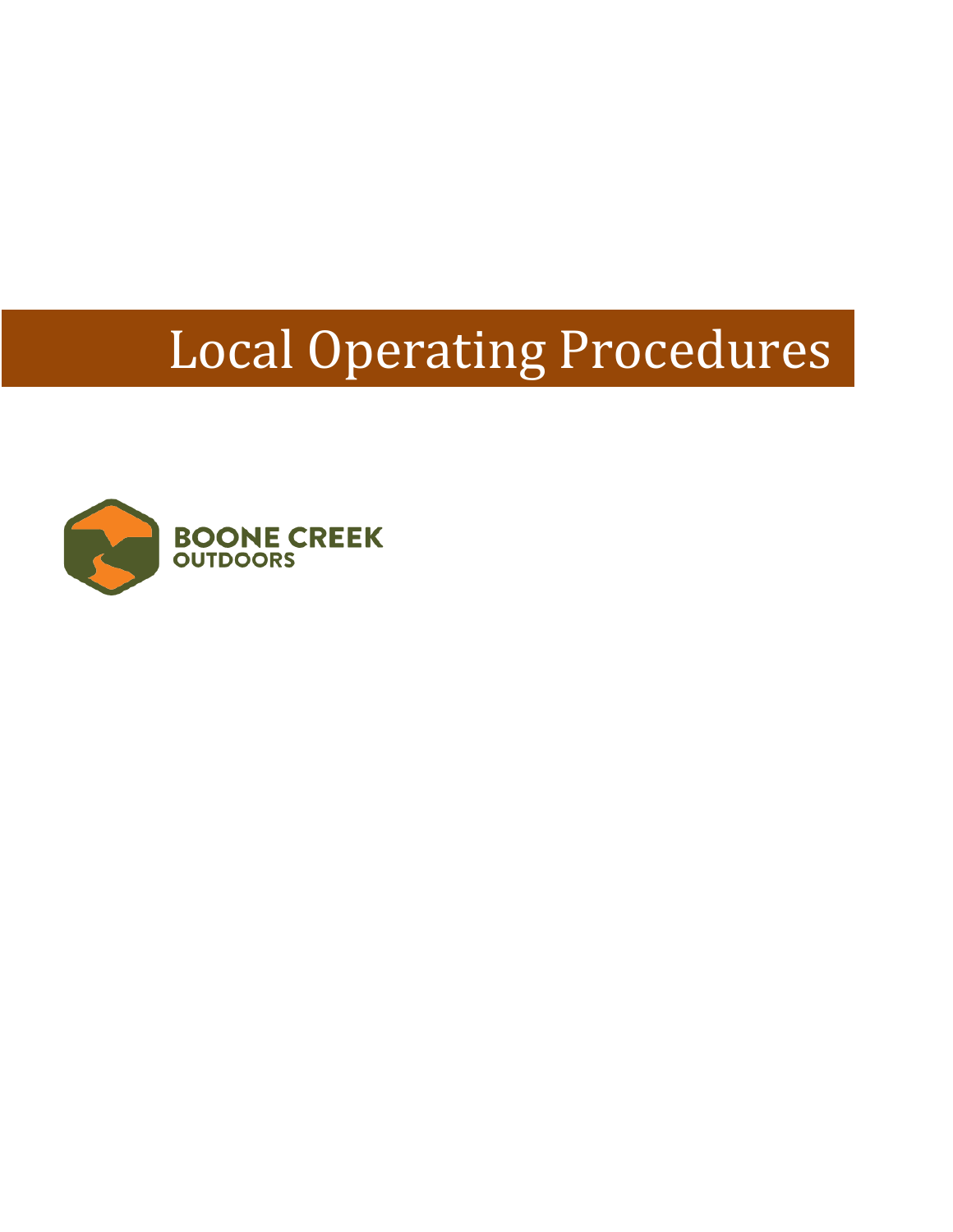# *\*This document is not shared in full\**

# *Please note that only the sustainability related policies adopted by Boone Creek Outdoors listed below.*

# *Appendix L* **(***Example Only – not to be printed for distribution)*

#### **A1. Sustainability statement:**

"Boone Creek Outdoors is committed to making smart decisions to protect the environment and manage our environmental impact responsibly. We have taken a number of steps to reduce our environmental impact and underscore our commitment to sustainability."

**------------------------------------------------------------------------**

### **E2. Establish a power-down policy and checklist that includes items such as shutting off lights at night.**

As an organization, Boone Creek Outdoors recognizes the importance establishing an office powerdown policy in order to save electricity and increase the longevity of lighting and electronics within the workplace. The following policy outlines our commitment as an organization to properly shut down the workplace at the end of each workday. This document will be included in Standard Operating Procedures, staff manuals, and other applicable materials. This information will also be disseminated to upper management, employees, and custodial staff to ensure that shut-down procedures are communicated and conducted in an efficient manner.

Employees shall:

- 1. Turn off lights when not in use and use natural light when possible.
- 2. Turn off, not just log off, all computers, terminals, speakers and other office equipment at the end of every work day.
- 3. Turn off your power strip at the end of every work day.
- 4. Activate the power down features on your computer and monitor to enter into a low-power or sleep mode when not in use.
- 5. Unplug equipment that drains energy even when not in use (e.g., cell phone chargers, fans, coffee makers, desktop printers, radios).
- 6. Use compact fluorescent light bulbs (CFLs) in desk lamps as opposed to incandescent lights whenever possible.
- 7. Use the stairs when possible.
- 8. Utilize videoconferencing and conference calls as an alternative to travel when possible.
- 9. Limit the use of space heaters.

This policy was adopted on 6/28/18 and will be included in all appropriate company administrative documents henceforth.

-----------------------------------